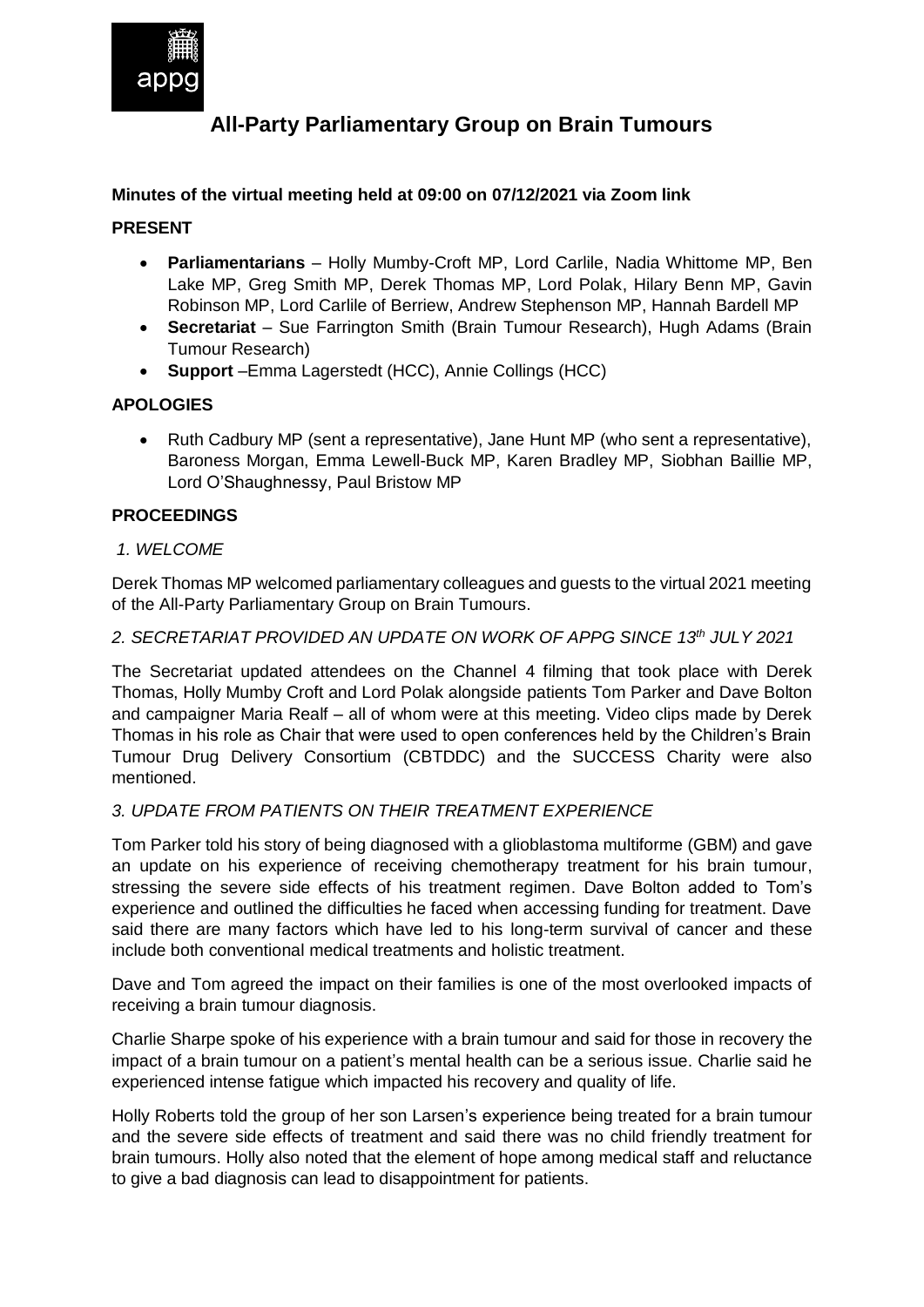

Nicki Hopkins noted the challenges she faced finding innovative treatments on the NHS for her husband. Nicki said she resorted to setting up a GoFundMe which allowed her husband to find alternative treatment options abroad and expressed her frustration at the difficulty in finding treatments available in the UK for brain tumours patients.

Professor David Walker said widespread complications of therapy can theoretically be avoided if there is a priority to develop novel treatment techniques straight to the brain and highlighted the importance of research in this area.

Charlie Sharpe said there is limited data on the effects treatments for brain tumours can have on the brain and the long term impact for patients in remission.

Holly Roberts asked Professor Walker how doctors can access research in a timely fashion. Professor Walker said the process of research is time consuming and in childhood cancers is sometimes limited. In adults there have not been any new drugs to treat glioblastoma in the last twenty years.

Professor Walker noted that there are a number of restrictions on research and that a focus area needs to be on collaboration and ensuring funding schemes are able to fund appropriate research. Professor Walker said he has submitted credible funding applications as an experienced researcher in the field which have been turned down with very little information regarding why, and noted that there is a need for more transparency in funding decisions.

Tom Parker raised the possibility of CBD treatments providing relief for patients suffering from brain tumours and Derek Thomas MP said the group would consider a meeting to discuss CBD treatments.

Professor David Walker said cancers in adults receive separate funding and grants from universities. There are less incentives for research into childhood cancers, which reduces the amount of research in the area.

Professor Oliver Hanemann said the streamlining of treatment is happening to some extent but that there is more to be done on this issue.

# *4. UPDATE ON TESSA JOWELL CENTRES OF EXCELLENCE*

Dr Nicky Huskens, Tessa Jowell Brain Cancer Mission, provided an update on the Mission's work. The Centre received 20 applications to gain 'Centre of Excellence' status, nine centres gained this recognition, and 8 new centres applied this month, with applications open again in the New Year.

Dr Huskens also noted the benefit for hospitals which have not gained 'Centre of Excellence' status, noting that in the last nine months every hospital that has not received Centre for Excellence designation has accepted their feedback and hospitals are working more collaboratively to share areas of best practice.

On a national level there is more innovation and participating centres have identified common issues which can be resolved. An academy for Brain Tumour specialists has been set up with webinars, workshops and mentorship opportunities.

# *5. PATHWAY TO A CURE INQUIRY UPDATE*

Sue Farrington Smith MBE provided an update on the inquiry. Following a review of the literature (reports, inquiry transcripts) questions for researchers, clinicians and funders have now been drafted and these will revolve around the design of the service, funding models, and progress on Government commitments regarding research. Industry will be asked what